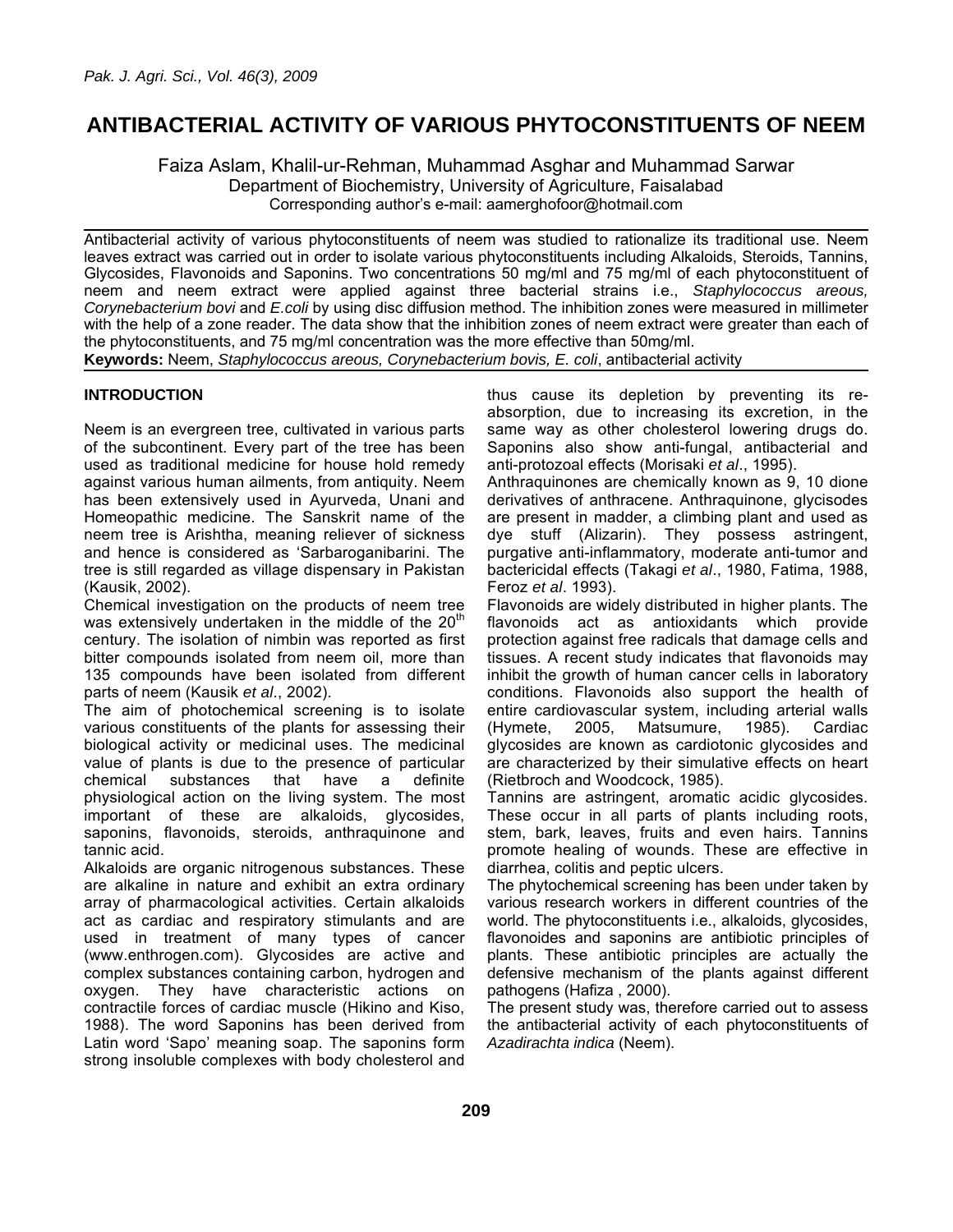# **MATERIALS AND METHODS**

#### **Plant Material**

The plant neem was selected for study. Its leaves were collected from Ayub Agriculture Research Institute, Jhang Road, Faisalabad. The plant materials were identified from a taxonomist, Department of Botany, University of Agriculture, Faisalabad, Pakistan.

#### **Native Neem Extract**

The plant extract was prepared by following Osol (1975, Hymete, 2004) procedure with some modifications. Mature leaves of neem were collected and washed with distilled water. The leaves were completely dried under shady place and grind in a herbal grinder in the Laboratory of Parasitology Department. The measured amount of powdered material was soaked in alcohol (70% ethanol). The material was filtered with filter paper after one month. The filtrate was concentrated in a rotary evaporator. The remaining alcohol was evaporated in an incubator at  $60^{\circ}$ C till maximum alcohol was evaporated. The amount of extract was measured on per gram of crude powder basis.

#### **Phytochemical Analysis**

The qualitative and quantitative estimation of various phytoconstituents i.e., Alkaloids, Saponins, Tannins, Steroids, Flavonoids and Glycosides were carried out by the method of Brain and Turner (1975).

## **Microorganisms**

The pathogenic strains of *E. coli*, *Corynebacterium bovis* and *Staphylococcus aureus* for antibacterial test were used. These strains were obtained from bacterial stocks, of Department of Microbiology, University of Agriculture, Faisalabad. For bacterial sensitivity test Muller Hinton (1941) agar was prepared.

## **Antimicrobial Sensitivity Test**

Two different concentrations (50 mg and 75 mg) of neem extract and different phytoconstituents were prepared by disc diffusion method on agar plates in triplicates following standard procedures (Bauer *et al*., 1965).

For the antibacterial activity test glass Petri-plates of medium size (9 cm) were used. The Petri plates used for pouring was already sterilized and 15 ml of medium was allowed to sets from gel on cooling giving a layer of 2-3 mm Thickness in each plate.

The (Muller and Hinton, 1941) agar plates and potato dextrose agar plates were inoculated with inoculums of  $10^6$  size, a sterile swab is dipped in inoculums. The agar surface plates are streaked in three directions. The Whatman filter paper No. 1 with 5 mg and 75 mg of extracts and phytoconstituents were dried and

placed at agar surface with the help of sterile forceps. The Muller Hinton agar plates were incubated at 32 $^{\circ}$ C for 48 hours for anti bacterial test. The antibacterial activity was then measured as indicated by clear zones of inhibition with the help of zone reader. Chloramphenicol was used as positive control for bacteria.

# **RESULTS AND DISCUSSION**

#### **Phytochemical Analysis**

In subcontinent traditional medicine of neem has been used to treat malarias, hepatitis, different forms of infections and other ailments. The results of the present study have proved the scientific basis for traditional uses of neem leaves extract in the treatment of some ailments (Kausik, 2002). The phytoconstituent of neem leaves extract showed 4.1% crude alkaloids, 4.96% saponins 3% steroid, 2.5% flavonoids, 4.5% glycosides and 0.64% crude tennins respectively as shown in (Table 1). The present results were also supported by Subapriye and Nagini (2005). They isolated 140 compounds from different parts of neem. Akhtar and Farah (1987) also studied the phytochemical screening of *Melia azedareach*. They reported that fruits of *M. azedarach* contained 0.1% glycoside and 0.01% anthrequenones. Kausik (2002) reported that glycosides, flavonoids. Alkaloids, tannins, steroids were present in different parts of neem.

**Table 1. Phytochemicals and their percentage in Neem of** *Azadirachta indica* 

| Sr.<br>No. | Phytochemical           | <b>Result</b> | %age in<br>native Neem |
|------------|-------------------------|---------------|------------------------|
| 1.         | Alkaloids               | ÷             | 4.1%                   |
| 2.         | Flavonoids              |               | 2.5%                   |
| 3.         | Crude glycosides        | ÷             | 4.5%                   |
| 4.         | Cardiac glycosides      | +             | 5.0%                   |
| 5.         | Steroid & triterpenoids |               | 3.0%                   |
| 6.         | Tannic acid             | ÷.            | 0.643%                 |
| 7.         | Saponins                | +             | 4.96%                  |
| 8.         | Anthraguinone(free)     |               |                        |
| 9.         | Anthraquinone(bound)    |               |                        |

Phytochemical absent → −

Phytochemical present  $\rightarrow$  +

## **Antibacterial Activity**

Antibacterial activity revealed that neem leaves extract (50 mg, 75 mg) inhibited the growth of *S. aureus*, *Corynebacterium bovis* and *E. coli* as shown in Figure 1. The results revealed that all these three strains of bacteria were sensitive against +ve control sensitive against +ve control chloramphenicol. The 20 µg concentration of chloramphenicol inhibited the growth of *S. aureus*, *Corynebacterium bovis* and *E. coli* and gave good results against *S. aureus* as compared to *Corynebacterium bovis* and *E. coli.* These results were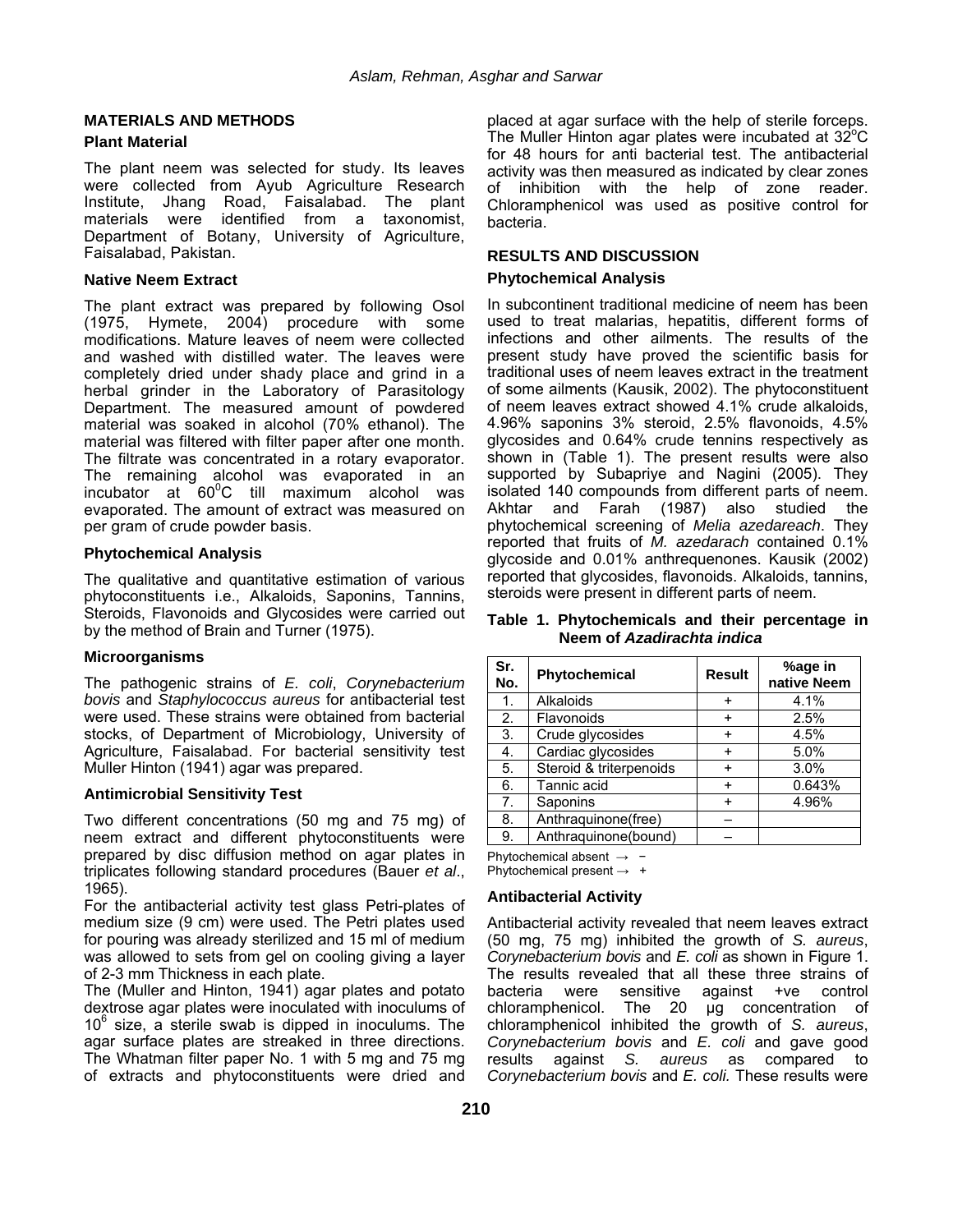also supported by Kher *et al*. (1984) they reported that 10% chloroform extract of neem imported inhibitory effect against *Staphyloccoccus aureus* and *E. coli*. Conventry and Allan (2001) also measured zones of inhibition of neem seed extract and neem azel against *B. subtilis.* Okemo *et al*. (2001) have also reported that crude extract of neem plant was very effective against *Staphyloccous aureus* and *E. coli*.

#### **Antibacterial activity of Phytoconstituents of Neem**

Antibacterial activity revealed that different phytoconstitutnets (Crude glycosides, flavonoids, tannins, steroids, alkaloids and saponins) inhibited the growth of *S. aureus* as shown in Fig. 2. Among the phytoconstitutnets crude saponins showed least anti *S. aureus* activity while crude flavonoids revealed maximum anti. *S. aureus* activity.



**Fig. 2. Antibacterial Activity of each Phytoconstituents of Neem against** *Escherichia coli*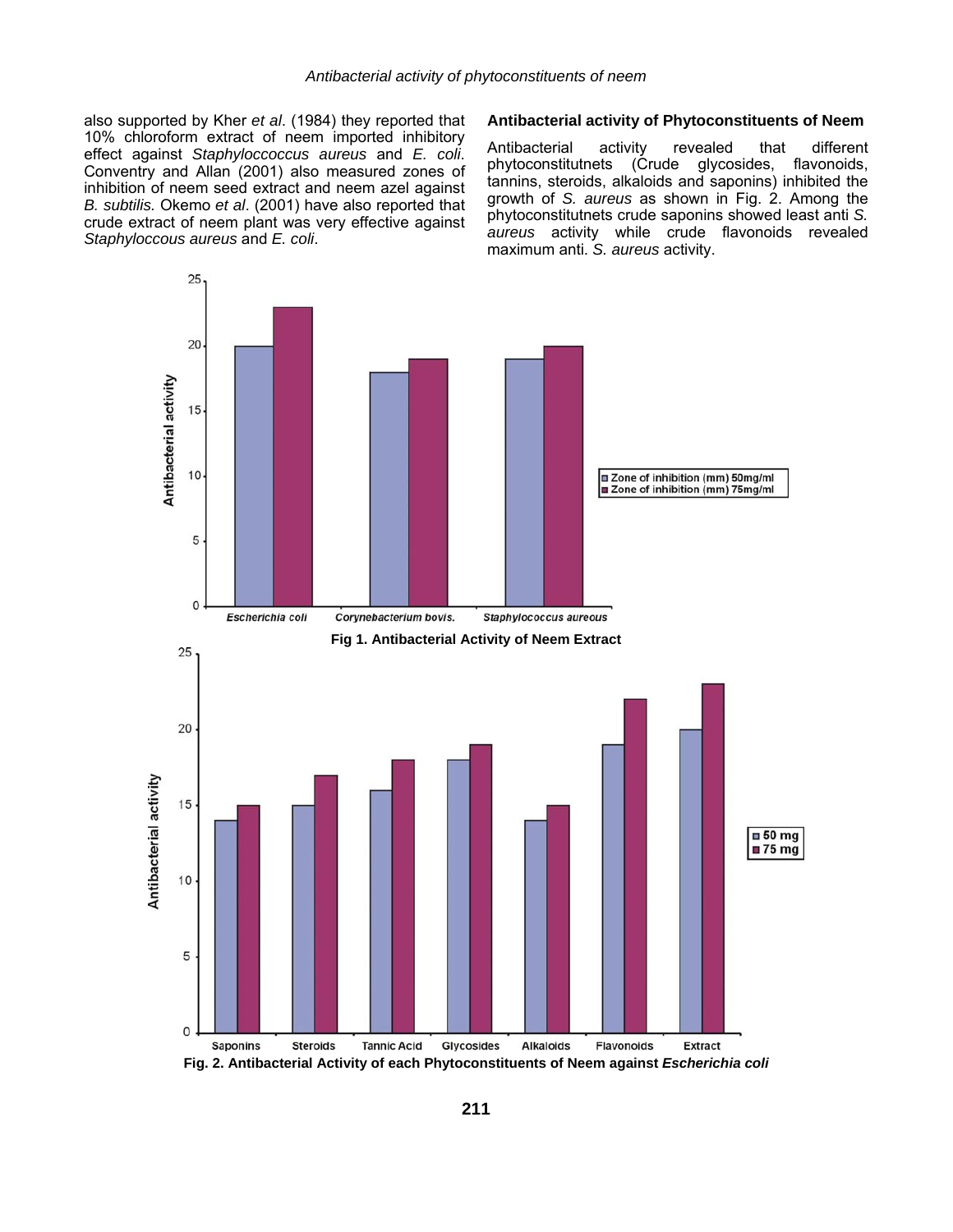The anti *Corynebacterium bovis* activity was also detected with different phytoconstitutents. Fig. 3 showed that among phytoconstituents crude saponins were least effective while crude flavonoids were most effective against *Corynebacterium bovis*. The glycosides flavonoids, tannins steroids, alkaloids and saponins inhibited the growth of *E. coli*. The anti *E. coli* activity was detected at 50 mg and 75 mg as shown in Fig. 4. The results were also supported by Hymete *et al.* (2005) they reported that flavonoids compounds







**Fig. 4. Antibacterial Activity of each Phytoconstituents of Neem against** *Corynebacterium bovis*